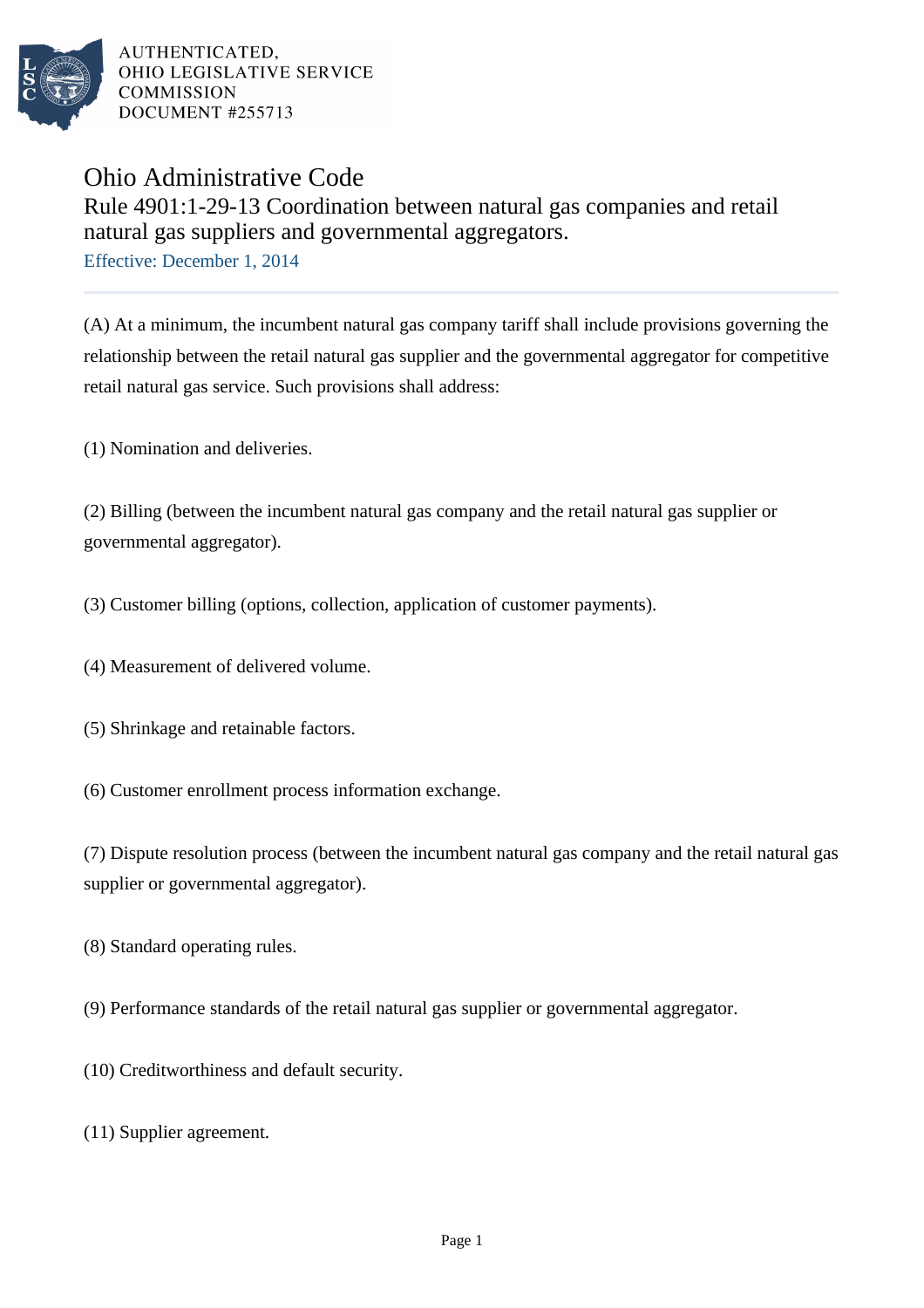

## AUTHENTICATED. OHIO LEGISLATIVE SERVICE **COMMISSION** DOCUMENT #255713

(12) A listing and description of all fees and charges assessed to retail natural gas suppliers or governmental aggregators.

(13) Service termination and disconnection (of end-user customer).

(14) Conditions and processes for returning customers to the incumbent natural gas company's commodity service.

(15) Customer enrollment and switching.

(16) Supplier proof of certification.

(B) A natural gas company shall execute a supplier agreement with each retail natural gas supplier and governmental aggregator to operate under the terms of the natural gas company's tariff. At a minimum, the supplier agreement shall include representations and warranties, indemnification, limitations on liability, default (breach), remedies, force majeure, commencement, and term.

(C) Natural gas companies shall make eligible-customer lists available to certified retail natural gas suppliers and governmental aggregators via electronic media. Such lists shall be updated quarterly and shall, at a minimum, contain customer name, service and mailing addresses, load profile reference category, meter read date or schedule, and historical consumption data for each of the most recent twelve months.

(D) Customers returning to the incumbent natural gas company.

(1) Any customer returning to the incumbent natural gas company's commodity service due to default, abandonment, slamming, or certification rescission of a retail natural gas supplier or governmental aggregator will not be liable for any costs associated with the switch.

(2) Any switching fee applicable to customers switching from one marketer to another marketer shall also apply to customers switching from a marketer to a natural gas company's applicable tariff service.